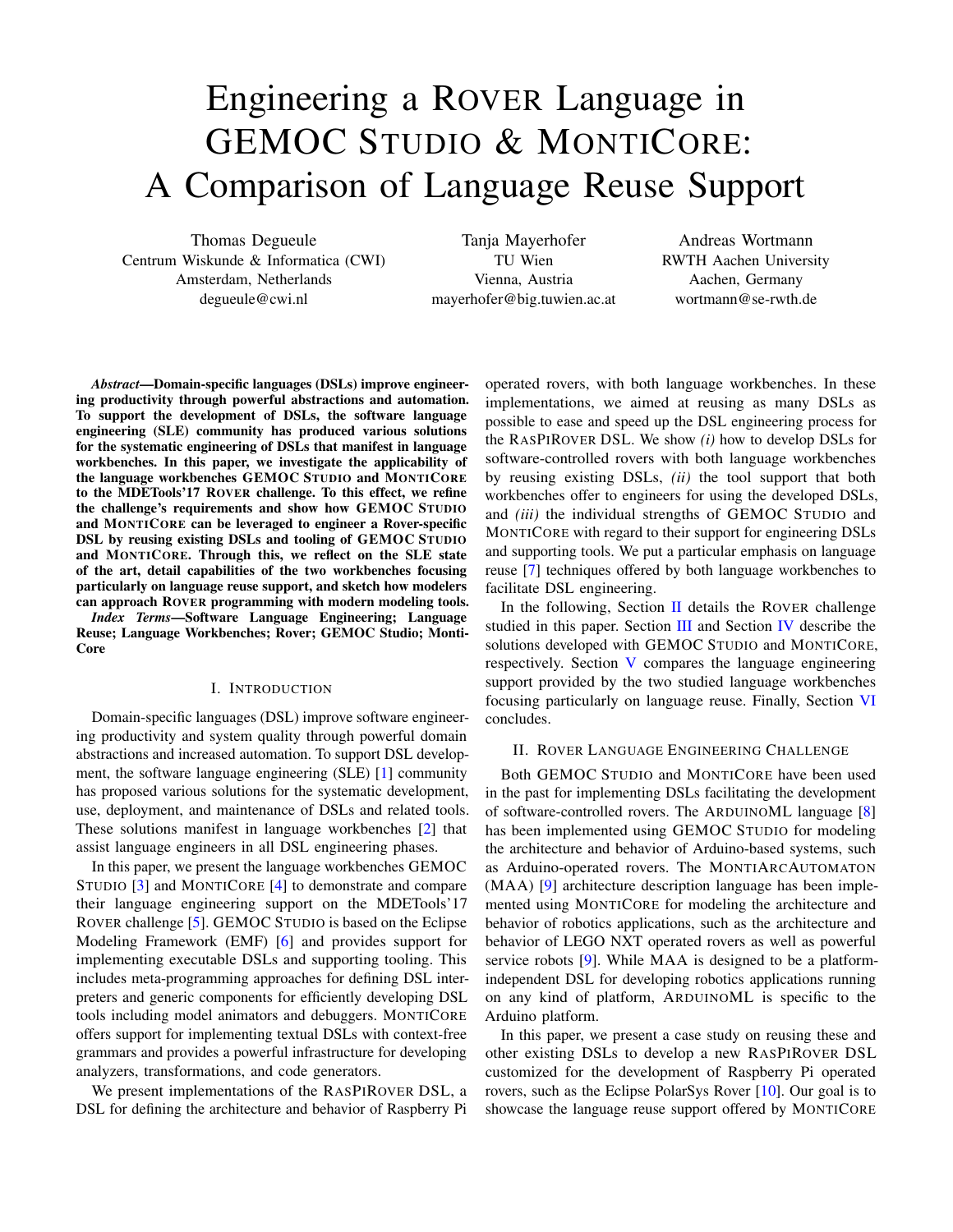

<span id="page-1-0"></span>Fig. 1. Example rover hardware architecture defined with RASPIROVER DSL

and GEMOC STUDIO as well as their benefits for facilitating DSL engineering.

Before we present the implementations of RASPIROVER DSL with GEMOC STUDIO and MONTICORE, we first describe the requirements imposed on the development of RASPIROVER DSL regarding desired language features, reuse of existing DSLs, and DSL tooling.

# <span id="page-1-2"></span>*A. Language Requirements*

To set the language requirements for RASPIROVER DSL, we investigated several DSLs that have been used in the past to model rover systems. In particular, we investigated ARDUINOML and MAA mentioned before, as well as the UML-RT implementation of PAPYRUS-RT [\[11\]](#page-5-11). What the investigated modeling languages have in common is that they provide concepts for modeling both the hardware architecture of a rover and the behavior of the rover's control software. There are however considerable differences, in particular in how behavioral aspects are described. For instance, ARDUINOML provides an action language for defining the behavior, while PAPYRUS-RT relies on UML state machines with embedded C++ code. Based on our investigations, we decide to include in RASPIROVER DSL a hardware architecture description language and an action language as detailed in the following.

*Rover Hardware Architecture Description Language:* RASPIROVER DSL should enable the definition of the hardware setup of a Raspberry Pi operated rover. This includes defining hardware parts of the rover, such as the different actuators and sensors, as well as their connection to the rover's control unit through describing the mapping of the rover's board's pins to hardware modules. The primary rationale for including the hardware mapping into the DSL is to make this mapping explicit in a rover model, such that it can be leveraged in code generation and for interacting with the rover when executing a rover model.

*Rover Control Language (RCL):* For defining the behavior of rovers, RASPIROVER DSL should provide an imperative rover control language. We choose an action language because even if other behavioral languages (such as UML state machines) are used, an action language is still required to define finegrained behaviors. Furthermore, the action language should abstract from a concrete programming language used to implement rover control software by providing high-level actions commonly supported by rovers. Therefore, RCL should comprise (1) *general control structures*, such as blocks, loops,



<span id="page-1-1"></span>Fig. 2. Example rover control program defined with RASPIROVER DSL

and conditional statements as well as variables, primitive values, and variable assignments; (2) *rover-specific queries and actions*, in particular, dedicated queries for retrieving the temperature and humidity of a rover's environment, for obstacles in front of and behind the rover, and for messages posted to a central message board (*e.g.,* messages remotely sent to a rover), as well as actions for moving forward and backward, turning, stopping, logging, and sending messages; (3) *units* for defining distances to travel forward or backward, as well as the rotation angle for turning.

Fig. [1](#page-1-0) shows an exemplary rover hardware description model that should be definable with RASPIROVER DSL. It features a control unit, two motors allowing the rover to drive forward, backward, and turn, an obstacle sensor on the front of the rover, as well as a message subscriber component allowing the rover to receive input commands. Fig. [2](#page-1-1) shows an example of a rover control program written with RASPIROVER DSL defining that the rover should travel between two obstacles. In particular, it specifies that the rover should travel forward for 3 cm as long as no obstacle is detected in front of the rover (ll. 4-6). When an obstacle is detected, the rover should turn in the opposite direction (l. 7). This is repeated until a "stop" command is received via the message board (l. 3).

### *B. Reuse Requirements*

Since we focus in this study on a comparison of language reuse support offered by the investigated language workbenches, we require that existing DSLs previously engineered with GEMOC STUDIO and MONTICORE should be reused wherever possible.

For implementing RASPIROVER DSL as specified above, we identify several DSLs that can be reused in GEMOC STUDIO and MONTICORE as shown in Table [I.](#page-2-1) In particular, we aim to reuse ARDUINOML for the GEMOC STUDIO solution, as well as MAA and Java/P for the MONTICORE solution. The GEMOC STUDIO solution relies on a revised version of the unit domain model proposed in  $[12]$ , while the units are implemented by hand in the MONTICORE solution. We manually implement the rover-specific queries and actions from scratch in both cases.

## *C. Tool Requirements*

Regarding tooling support, we want to reuse any existing tool of the reused languages for the resulting RASPIROVER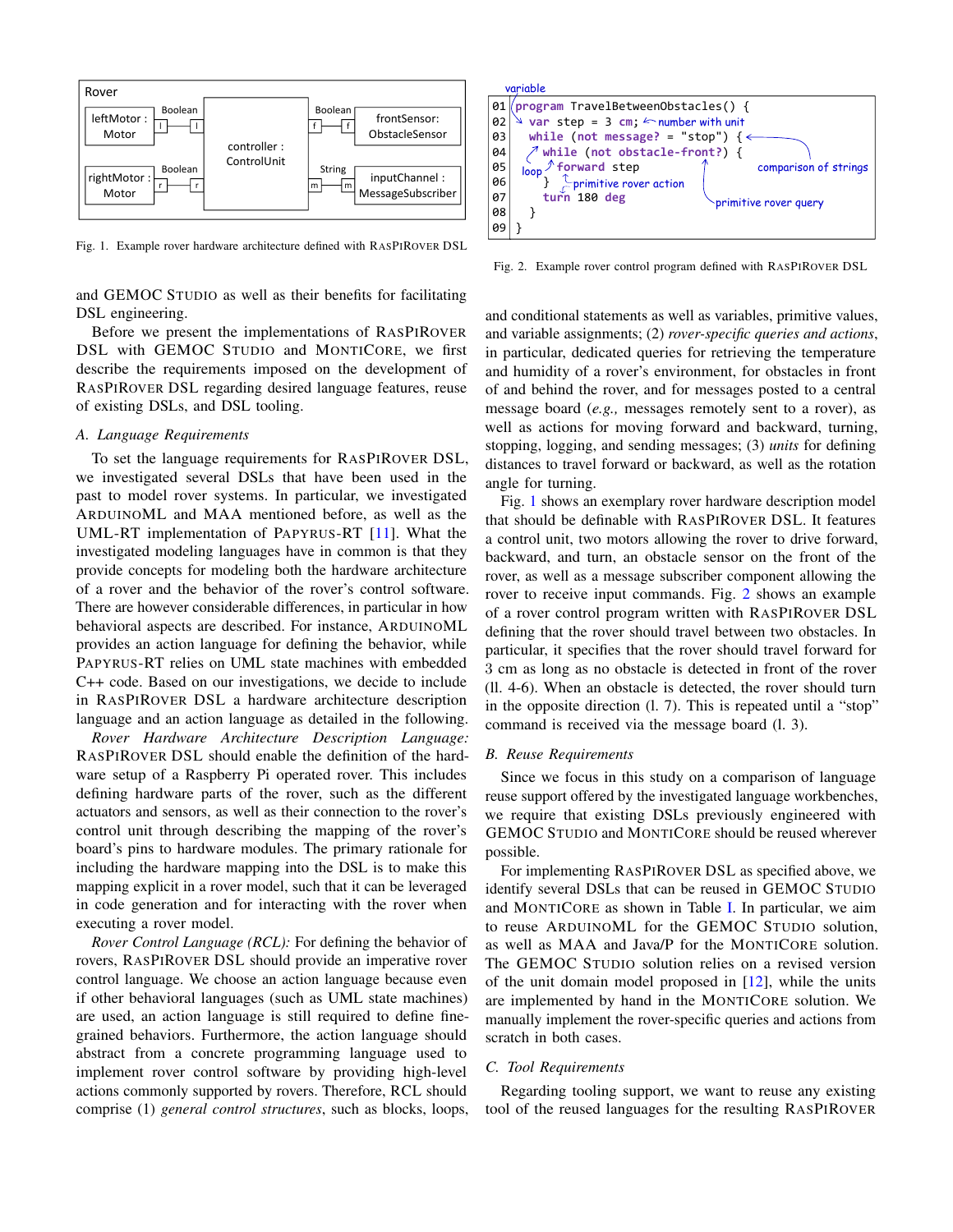TABLE I LANGUAGES REUSED FOR DEVELOPING RASPIROVER DSL

<span id="page-2-1"></span>

| Sub-language             | <b>GEMOC</b><br><b>STUDIO</b> | <b>MONTICORE</b>     |
|--------------------------|-------------------------------|----------------------|
| Architecture Description | ARDUINOML                     | <b>MAA</b> [9]       |
| General Action Language  | ARDUINOML                     | Java/P $[13]$        |
| Units                    | Reused<br>from $[12]$         | Newly<br>implemented |
| Rover Actions            | Newly implemented             |                      |

DSL language. This comprises, for instance, editors, model animators, model debuggers and code generators available for ARDUINOML and MAA. Other than that, we impose no further requirements, as the set of tools that can be developed with GEMOC STUDIO and MONTICORE is quite diverse. For instance, GEMOC STUDIO mostly supports graphical languages, while MONTICORE focuses on textual languages. As another example, GEMOC STUDIO specializes in language interpreters while MONTICORE specializes in code generators.

# III. THE RASPIROVER DSL IN GEMOC STUDIO

<span id="page-2-0"></span>The GEMOC STUDIO [\[3\]](#page-5-2) is a language workbench for designing and using executable DSLs. It is built atop various modeling technologies of the Eclipse ecosystem (*e.g.,* EMF, Xtext, Sirius) and contributes new components, such as a model animator and a model debugger [\[14\]](#page-5-14), along with customizable execution engines [\[15\]](#page-5-15). Following the GEMOC approach, the abstract syntax of a DSL is specified in Ecore [\[6\]](#page-5-5), its concrete syntax in either Xtext or Sirius, and its execution semantics using various meta-languages (*e.g.,* K3 [\[16\]](#page-5-16), ALE [\[17\]](#page-5-17), or xMOF [\[18\]](#page-5-18)). By specifying these artifacts, users of GEMOC STUDIO then enjoy various facilities, *e.g.,* language-specific debuggers and animators [\[15\]](#page-5-15).

As one of the showcases of the GEMOC STUDIO, the authors designed ARDUINOML, a DSL with simulation and animation capabilities for designing programs that can be deployed on a given configuration of an Arduino board. The metamodel describing the abstract syntax of ARDUINOML consists of two main parts: a description of the hardware deployed on a given Arduino board (the set of modules and their associated pins), and a description of the scenario putting these modules into play with a simple action language providing basic control structures, variables, and expressions. The ARDUINOML language also comes with an associated interpreter.

Rather than starting the development of a new DSL for the PolarSys rover from scratch, one could reuse some parts of ARDUINOML and customize them to the specificities of the PolarSys rover, thereby obtaining a customized RASPIROVER DSL. To achieve this, GEMOC STUDIO includes MELANGE, a meta-language that allows language designers to reuse and compose various DSLs in the creation of new ones [\[19\]](#page-5-19). Using MELANGE, it is possible to prune the Arduino-specific parts of the ARDUINOML language, merge new concepts specific to

| 01              | package rover                                                   |  |  |  |  |
|-----------------|-----------------------------------------------------------------|--|--|--|--|
| 02              |                                                                 |  |  |  |  |
| 03              | language RCL {                                                  |  |  |  |  |
| 04              | syntax "org.gemoc.rover.rcl/model/RCL.ecore"                    |  |  |  |  |
| 05              | with org.gemoc.rover.rcl.semantics.*                            |  |  |  |  |
| $06$ }          |                                                                 |  |  |  |  |
| 97              | language Units {                                                |  |  |  |  |
| 98              | syntax "org.modelexecution.units/model/units.ecore,             |  |  |  |  |
| 09              | with org.modelexecution.units.semantics.*                       |  |  |  |  |
| $10$   }        |                                                                 |  |  |  |  |
| 11              | language ArduinoML {                                            |  |  |  |  |
| 12              | syntax "org.gemoc.arduino.sequential.model/model/arduino.ecore" |  |  |  |  |
| 13              | with org.gemoc.arduino.sequential.k3dsa.*                       |  |  |  |  |
| $14$ }          |                                                                 |  |  |  |  |
| 15              |                                                                 |  |  |  |  |
| 16              | language RasPiRover {                                           |  |  |  |  |
| 17              | slice ArduinoML on ["ArduinoBoard"]                             |  |  |  |  |
| 18 <sup>1</sup> | renaming { "arduino" to "raspirover"                            |  |  |  |  |
| 19              | { "ArduinoBoard" to "RpiBoard" } }                              |  |  |  |  |
| 20 <sub>1</sub> | merge RCL renaming { "rcl" to "raspirover" }                    |  |  |  |  |
| 21              | merge Units renaming { "units" to "raspirover" }                |  |  |  |  |
| 22              | with rover.glue.*                                               |  |  |  |  |
| $23$   }        |                                                                 |  |  |  |  |

<span id="page-2-2"></span>Fig. 3. Using MELANGE to compose the ARDUINOML, RCL and UNITS languages to form a new customized RASPIROVER DSL

the PolarSys rover (*i.e.,* rover actions and units as described in Section [II-A\)](#page-1-2), and customize the existing execution semantics (*i.e.,* override certain methods of the interpreter) to make the different parts fit together. Fig. [3](#page-2-2) depicts the definitions of the various languages reused for implementing RASPIROVER DSL in MELANGE, along with the definition of the RASPIROVER DSL itself. The language implementations are available online.<sup>[1](#page-2-3)</sup>

First, the rover control language RCL is defined (ll. 3-6). It consists of its abstract syntax, defined in Ecore (l. 4), along with its execution semantics defined in K3 (l. 5). The Units and ArduinoML languages are defined in a similar way (ll. 7-10 and 11-14). Finally, the RasPiRover language composes the reused language components in a meaningful way. First, it slices [\[19\]](#page-5-19) the ArduinoML language (l. 17) to extract the hardware-definition part and remove the Arduino-specific parts that should not be reused in the new language. Then, it merges the two other languages RCL and Units into the RasPiRover DSL (ll. 20-21). Finally, additional K3 aspects are woven to glue together the different components both syntactically and semantically (l. 22). As an example, Fig. [4](#page-3-1) depicts the ProjectToProgramGlue and OverridenProjectInterpreter aspects that, respectively, insert a new containment reference from ArduinoML's Project (l. 1) to RCL's RoverProgram (l. 3), and override the execution semantics of Project to instead delegate to the interpreter of RCL (ll. 7-9). The **renaming** clauses (Fig. [3,](#page-2-2) ll. 18-21) simply ensure that all concepts of the three languages end up in the same logical package.

Overall, the MELANGE meta-language allows us to compose the three languages and reuse (parts of) their syntax and semantics (interpreter). As a result, the model execution capabilities of GEMOC STUDIO can be employed for executing RASPIROVER DSL models. The main limitation of the reuse support offered by MELANGE is that the composition operators

```
1https://github.com/tdegueul/gemoc-pirover/
```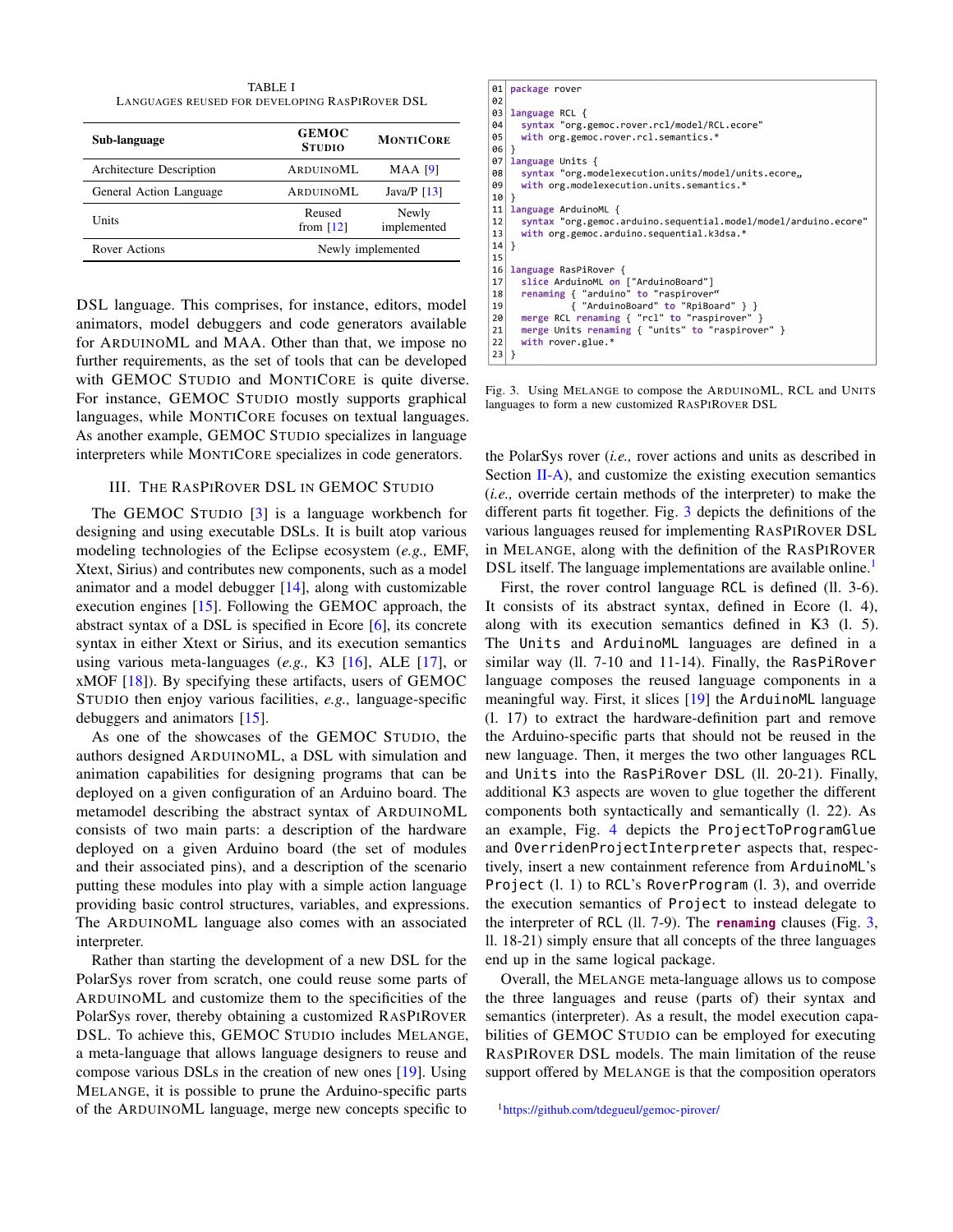

<span id="page-3-1"></span>Fig. 4. Syntactically and semantically gluing ARDUINOML's Project with RCL's RoverProgram using K3 aspects

do not cope with concrete syntax, *i.e.,* the concrete syntax of the resulting language must be defined by hand to benefit from the animation and debugging facilities of GEMOC STUDIO. For more information on the reuse support offered by MELANGE, we refer the interested reader to [\[19\]](#page-5-19), [\[20\]](#page-5-20).

## IV. THE RASPIROVER DSL IN MONTICORE

<span id="page-3-0"></span>MONTICORE [\[4\]](#page-5-3) is a workbench for the development of modular, textual languages based on extended context-free grammars, Java context conditions and translational realizations of semantics using template-based code generation. It enables reusing (parts of) languages via inheritance, embedding, and aggregation [\[21\]](#page-5-21). *Inheritance* enables reusing productions from the inherited grammar for which MONTICORE generates parsers, abstract syntax classes, context condition checking infrastructures, and code generation infrastructures. This supports specializing or extending languages while reusing existing tooling from the inherited language. With *embedding*, extension points in the host grammar are filled with productions from embedded grammars. This enables, for instance, reusing languages for well-defined concerns, such as expression languages. *Aggregation* loosely combines languages for joint analysis. To this effect, elements used in models of one language that reference elements of models of another language (such as references to data types in an architecture language) are interpreted specific to the integration. This integration is external to both languages and, hence, does not require participating languages to be aware of the integration.

#### *A. Reusable* MONTICORE *Languages*

Many of the languages required for realizing RASPIROVER DSL are already available in MONTICORE: MAA [\[9\]](#page-5-9) enables describing software components and can thus be reused for the hardware architecture description language of RASPIROVER DSL through language inheritance. For realizing the rover control language RCL of RASPIROVER DSL, JAVA/P, the action language of UML/P [\[22\]](#page-5-22) can be refined and extended as required. For this, we can first restrict JAVA/P to feature only variable assignments, statements, conditionals, and whileloops. This is achieved by inheritance, i.e., RCL inherits from JAVA/P, and an adds additional context condition that prevents instances of unsupported JAVA/P abstract syntax classes from being used in RASPIROVER DSL models. Then we add new primitives dedicated to movement, sensing, and communication to RCL. Furthermore, the UNITS language



<span id="page-3-2"></span>Fig. 5. Relationships of the languages reused to implement RASPIROVER DSL in MONTICORE



<span id="page-3-3"></span>Fig. 6. Grammars RCL and RasPiRover realizing the definition and integration of RASPIROVER DSL into MAA

is embedded into RCL. Consequently, the overall language composition of RASPIROVER DSL is as depicted in Fig. [5.](#page-3-2) MONTICORE combines the parsers and abstract syntax classes of the languages accordingly.

## *B. Combining Syntaxes for the* RASPIROVER DSL

Leveraging JAVA/P through inheritance enables the integration of new primitives for rover actions and queries via its various interfaces. To this end, rover actions, which resemble statements in JAVA/P, are designed to implement JAVA/P's Statement interface. This enables the usage of the new actions wherever statements are supported, *e.g.,* loops and conditionals. Queries, which resemble literals, are analogously designed to implement MONTICORE's Literal interface, enabling their use wherever literals are supported. With this, the complete RCL grammar is only 17 lines of code (15 new productions) as illustrated in Fig. [6](#page-3-3) (top). In MONTICORE, embedding is a specific usage of grammar inheritance that links productions of the grammar to be embedded into extension points of the host grammar. For embedding RCL into RASPIROVER DSL, we leverage MONTICORE's multiple inheritance to realize embedding as linking one interface from the host grammar MAA to productions from the embedded grammar RCL. This is depicted in Fig. [6](#page-3-3) (bottom). With this, we obtain a textual concrete syntax as illustrated in Fig. [7.](#page-4-1)

Well-formedness of RCL programs is checked by new context conditions that ensure, for instance, that results of receive? queries (which return strings) are not compared to numbers. To this end, adapters between the abstract syntax classes generated from MAA's ports and RCL's primitives enable interpreting the latter as method calls of the appropriate return types, *i.e.,* whenever MONTICORE looks up what receive? in the context of JAVA/P is, the adapters return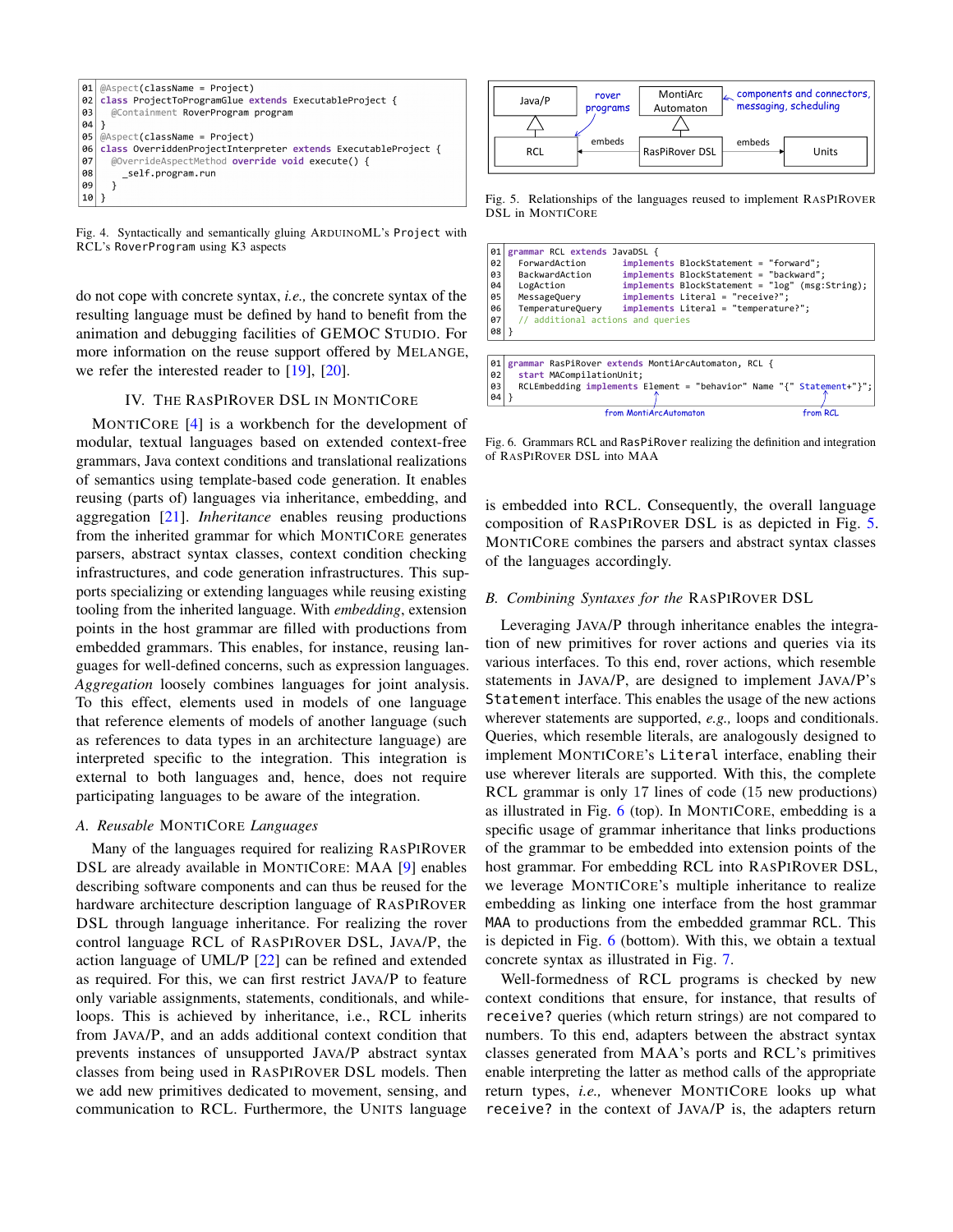

<span id="page-4-1"></span>Fig. 7. Example RASPIROVER DSL model defined in MONTICORE

a method of return type string. With this in place, all JAVA/P well-formedness rules are applied automatically.

# *C. Combining Code Generators for the* RASPIROVER DSL

Integrating the behavior of MAA (scheduling, message passing) and RCL (commanding the rover to perform actions) requires (1) the integration of their template-based code generators, and (2) a mapping from rover primitives to sending/receiving messages in the architecture (*e.g.,* mapping the primitive forward to sending a messages to a motor).

The MAA code generator requires that for embedded behavior models (in our case RCL programs), a Java class is generated that implements a specific interface of MAA's common Java run-time environment [\[9\]](#page-5-9). This interface prescribes a compute() method that takes a set of named values (read from incoming ports) as input and returns another set of named values (that are assigned to outgoing ports) as output. Every time a component (e.g., a rover's control unit) should execute its behavior, this method is invoked by MAA. The body of the compute() method is generated by the code generator of RCL. For this, the RCL generator can reuse the JAVA/P generator templates for translating control structure, conditionals, *etc.* The translation of RCL primitives into sending and receiving messages is specific to the RCL generator and must be implemented accordingly. To take into account the connection among rover components, the generator takes as additional input a map from RCL primitives to port names. Based on this, the generator translates actions to sending messages, and queries to receiving messages.

# *D. Summary*

Overall, MONTICORE facilitates reusing the syntax and semantics of independently developed DSLs. The central artifacts for this are MONTICORE grammars, Java context conditions, the symbol table, and template-based code generators, out of which only the grammars require learning a specific meta-language while the rest is implemented in

<span id="page-4-3"></span>TABLE II COMPARISON OF REUSE SUPPORT IN GEMOC STUDIO AND MONTICORE

| <b>Reuse Support</b>     | <b>GEMOC STUDIO</b>   | <b>MONTICORE</b>    |  |
|--------------------------|-----------------------|---------------------|--|
| Language Components:     |                       |                     |  |
| <b>Abstract Syntax</b>   |                       |                     |  |
| Concrete Syntax          |                       |                     |  |
| <b>Semantics</b>         | (interpreters)        | (generators)        |  |
| Transformations          |                       |                     |  |
| Mechanisms:              |                       |                     |  |
| Removing Concepts        | (slicing)             | (context condition) |  |
| <b>Adding Concepts</b>   | (merging/inheritance) | (inheritance)       |  |
| <b>Changing Concepts</b> | (weaving/inheritance) | (inheritance)       |  |
| Language Embedding       |                       |                     |  |

Java. Hence, MONTICORE focuses on programmatic language engineering. This, however, confronts language engineers with the complexities of Java. Moreover, there is no support for producing graphical editors for MONTICORE languages. The language implementations are available online. $<sup>2</sup>$  $<sup>2</sup>$  $<sup>2</sup>$ </sup>

#### V. DISCUSSION

<span id="page-4-0"></span>As illustrated, the language reuse capabilities of GEMOC STUDIO and MONTICORE differ in the language constituents that can be reused as shown in [Table II.](#page-4-3) For both workbenches, reusing abstract syntax, semantics, and transformations<sup>[3](#page-4-4)</sup> is supported. MONTICORE also supports the reuse of concrete syntax as the concrete syntax integrated into the grammars defining the abstract syntax as well. However, the reuse mechanisms of GEMOC STUDIO and MONTICORE differ in their expressiveness (see [Table II\)](#page-4-3). While GEMOC STUDIO supports removing abstract syntax elements through slicing, MONTICORE only supports removing abstract syntax elements through well-formedness rules that actively prevent their instantiation. Adding new abstract syntax elements is supported through inheritance by both language workbenches. GEMOC STUDIO also supports merging two metamodels on joint classes. MONTICORE also supports inheriting concrete syntax. Through inheritance, both workbenches also support to change language concepts, whereas embedding, *i.e.,* specification and binding of dedicated language extension points is specific to MONTICORE.

We also investigated the impact of reuse in GEMOC STUDIO and MONTICORE with respect to the reuse that could be achieved in the implementations of RASPIROVER DSL. For GEMOC STUDIO, we measured the numbers of reused metamodel elements (classes, features, operations) and lines of code of the existing interpreters. For the new artifacts, we considered the size of the new RCL language (metamodel

<sup>3</sup>Please note that we did not explicitly discuss the reuse of transformations in this paper.

<span id="page-4-4"></span><span id="page-4-2"></span><sup>2</sup><http://www.se-rwth.de/materials/rcl/>